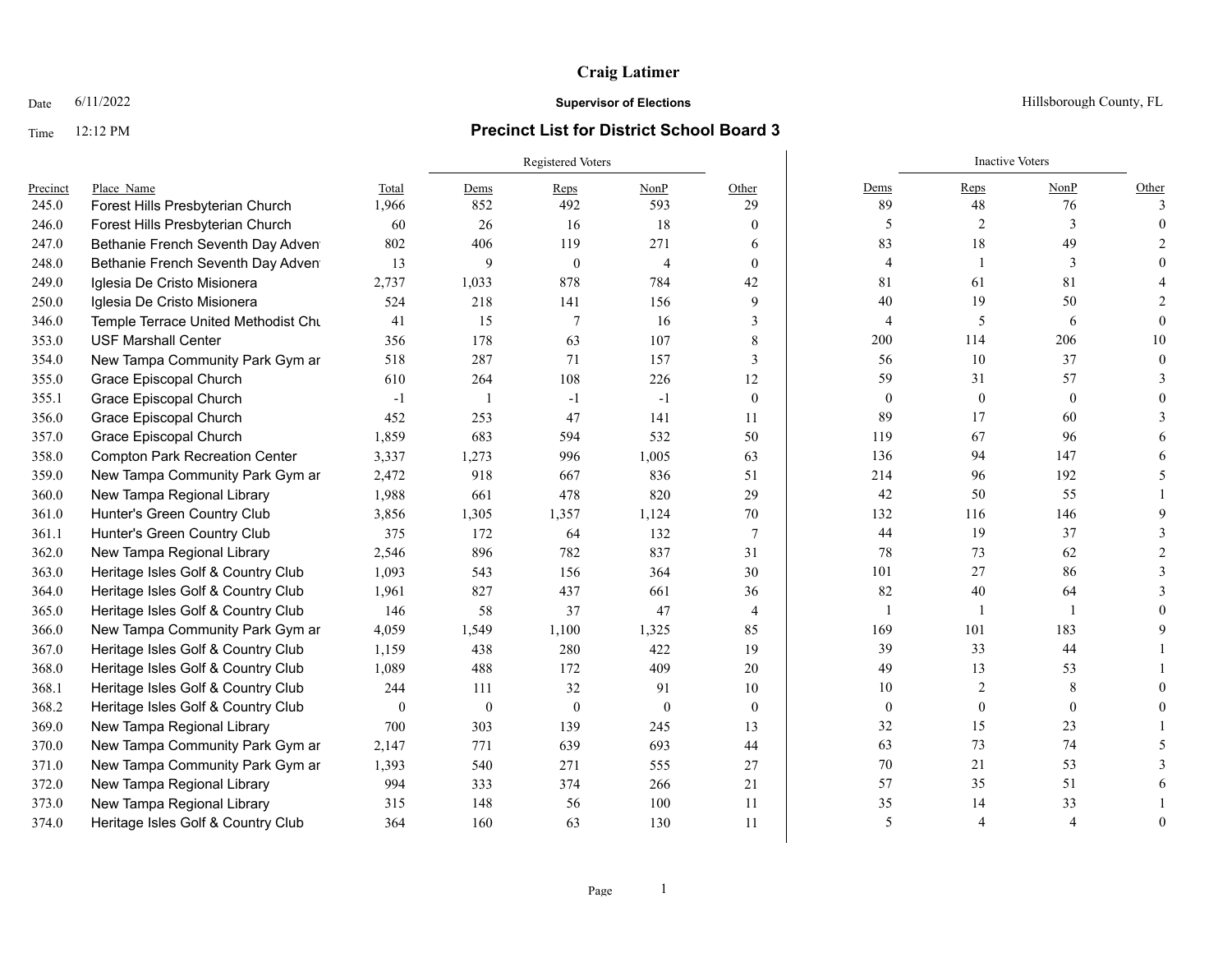## Time 12:12 PM **Precinct List for District School Board 3**

|          |                                      |       |       | Registered Voters |      |                |                | <b>Inactive Voters</b> |                |          |
|----------|--------------------------------------|-------|-------|-------------------|------|----------------|----------------|------------------------|----------------|----------|
| Precinct | Place Name                           | Total | Dems  | Reps              | NonP | Other          | Dems           | Reps                   | NonP           | Other    |
| 509.0    | <b>Carrollwood Cultural Center</b>   | 1.470 | 487   | 531               | 420  | 32             | 30             | 24                     | 43             |          |
| 509.1    | <b>Carrollwood Cultural Center</b>   | 410   | 144   | 137               | 126  | 3              | 10             | 7                      | 11             |          |
| 510.0    | St Paul Catholic Church              | 2,119 | 739   | 856               | 495  | 29             | 71             | 51                     | 64             |          |
| 510.1    | St Paul Catholic Church              | 125   | 28    | 50                | 46   | 1              |                | $\mathbf{0}$           |                |          |
| 510.2    | St Paul Catholic Church              | 86    | 24    | 47                | 14   | $\overline{1}$ |                | $\mathbf{0}$           | 3              |          |
| 511.0    | <b>Carrollwood Cultural Center</b>   | 2,728 | 1,079 | 768               | 836  | 45             | 115            | 36                     | 89             |          |
| 511.1    | <b>Carrollwood Cultural Center</b>   | 247   | 82    | 86                | 74   | 5              | 5              | 2                      | $\mathcal{E}$  |          |
| 511.2    | <b>Carrollwood Cultural Center</b>   | 57    | 14    | 23                | 20   | $\theta$       |                | $\overline{4}$         |                |          |
| 513.0    | Village Presbyterian Church          | 968   | 314   | 422               | 209  | 23             | 19             | 31                     | 14             |          |
| 514.0    | <b>Bible Based Fellowship Church</b> | 1,639 | 590   | 663               | 356  | 30             | 39             | 44                     | 39             |          |
| 516.0    | Carrollwood Baptist Church           | 2,370 | 865   | 828               | 618  | 59             | 63             | 55                     | 46             |          |
| 517.0    | Northdale Regional Park & Recreatio  | 1,234 | 419   | 455               | 336  | 24             | 62             | 41                     | 54             |          |
| 517.1    | Northdale Regional Park & Recreatio  | 619   | 208   | 237               | 168  | 6              | 11             | 17                     | 15             |          |
| 519.0    | <b>Bible Based Fellowship Church</b> | 1,207 | 462   | 350               | 378  | 17             | 32             | 26                     | 30             |          |
| 519.1    | <b>Bible Based Fellowship Church</b> | 767   | 259   | 267               | 225  | 16             | 11             | 15                     | 15             |          |
| 519.2    | <b>Bible Based Fellowship Church</b> | 255   | 55    | 121               | 77   | 2              | $\sqrt{2}$     | 9                      | 11             |          |
| 521.0    | <b>Country Place Park</b>            | 2.315 | 794   | 791               | 686  | 44             | 54             | 35                     | 38             |          |
| 521.1    | <b>Country Place Park</b>            | 439   | 130   | 168               | 138  | 3              | 12             | 6                      | 8              |          |
| 521.2    | <b>Country Place Park</b>            | 181   | 76    | 49                | 55   |                | 3              | $\overline{4}$         | 3              |          |
| 533.0    | All Saints Lutheran Church           | 2,080 | 702   | 764               | 576  | 38             | 30             | 40                     | 53             |          |
| 533.1    | All Saints Lutheran Church           | 1,333 | 428   | 495               | 389  | 21             | 60             | 28                     | 40             |          |
| 534.0    | Northdale Golf & Tennis Club         | 1,418 | 585   | 402               | 402  | 29             | 47             | 28                     | 54             |          |
| 534.1    | Northdale Golf & Tennis Club         | 1,012 | 411   | 240               | 334  | 27             | 98             | 36                     | 73             |          |
| 535.0    | Lake Carlton Arms Apartments         | 2,101 | 834   | 597               | 613  | 57             | 111            | 85                     | 97             | 10       |
| 537.0    | J F Swartsel Masonic Lodge 251       | 811   | 219   | 379               | 202  | 11             | 11             | 11                     | 11             |          |
| 538.0    | <b>Grace Family Church</b>           | 3,109 | 832   | 1,333             | 893  | 51             | 60             | 70                     | 50             |          |
| 539.0    | J F Swartsel Masonic Lodge 251       | 1,474 | 418   | 575               | 454  | 27             | 19             | 29                     | 32             |          |
| 540.0    | J F Swartsel Masonic Lodge 251       | 1,118 | 272   | 461               | 368  | 17             | 17             | 24                     | 23             |          |
| 541.0    | <b>Grace Family Church</b>           | 326   | 52    | 171               | 101  | 2              | $\overline{2}$ | 9                      | $\overline{7}$ |          |
| 542.0    | <b>Grace Family Church</b>           | 820   | 221   | 351               | 235  | 13             | 12             | 17                     | 21             |          |
| 543.0    | Journey A Christian Church           | 1,378 | 412   | 526               | 415  | 25             | 15             | 22                     | 25             |          |
| 544.0    | Keystone Bible Church                | 2,211 | 603   | 943               | 615  | 50             | 48             | 42                     | 57             |          |
| 550.0    | Grace Lutheran Church                | 941   | 277   | 446               | 198  | 20             | 17             | 26                     | 19             | $\Omega$ |

### Date  $6/11/2022$  Hillsborough County, FL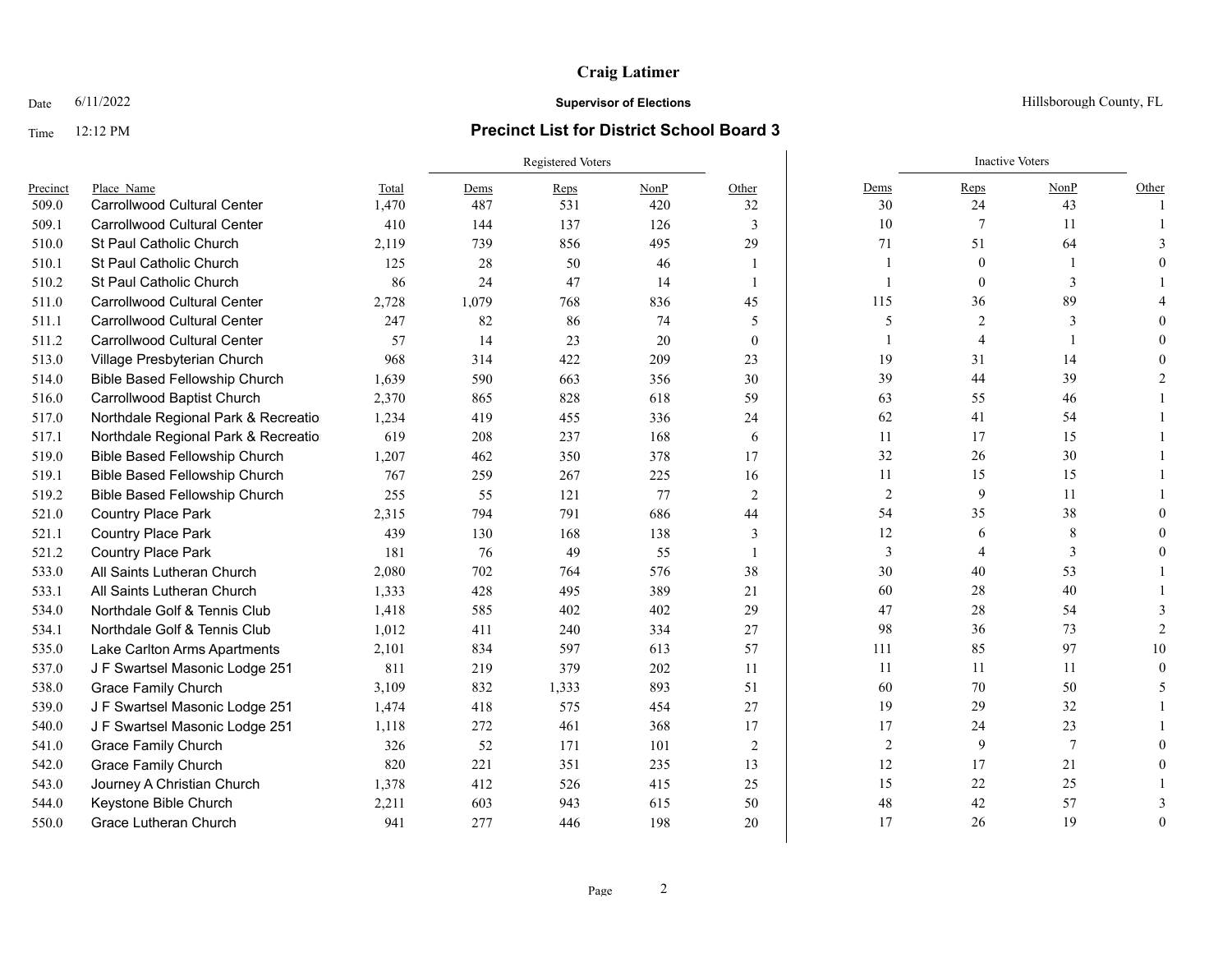#### Time 12:12 PM **Precinct List for District School Board 3**

### Registered Voters **Inactive Voters** Inactive Voters **Inactive Voters** Precinct Place\_Name Total Dems Reps NonP Other Dems Reps NonP Other 551.0 Carrollwood Recreation Center 1,879 581 881 391 26 22 36 24 1 551.1 Carrollwood Recreation Center 38 15 11 12 0 4 0 1 0 552.0 Carrollwood Recreation Center 1,855 674 694 450 37 68 36 67 3 554.0 Grace Lutheran Church 998 322 444 216 16 15 24 16 2 555.0 Mission Hill Church Lake Carroll Campus 1,080 430 362 270 18 40 32 22 1 557.0 Roy Haynes Park 2,155 842 619 653 41 | 129 50 111 4 561.0 Concordia Village 306 125 140 40 1 7 10 3 0 562.0 University Area Community Center 3,530 1,860 474 1,091 105 615 195 540 24 563.0 University Area Community Center 3,044 1,699 280 1,009 56 520 100 358 12 565.0 Boy Scouts of America, GTBAC 408 181 72 148 7 | 54 15 39 1 567.0 University Area Community Center 2,177 1,050 341 746 40 203 42 175 9 569.0 Buchanan Baptist Church 1,912 731 661 491 29 33 43 68 3 569.1 Buchanan Baptist Church 660 238 214 198 10 12 9 17 0 571.0 Celebration Church 1,773 754 497 493 29 126 47 110 5 571.1 Celebration Church 112 43 38 29 2 3 3 2 0 573.0 Boy Scouts of America, GTBAC 312 135 69 105 3 49 36 32 3 574.0 Lake Magdalene United Methodist Cr  $1,580$  567 609 376 28 39 22 35 0 574.1 Lake Magdalene United Methodist Cr as 892 333 269 265 25 44 15 64 6 574.2 Lake Magdalene United Methodist Cr and 124 42 51 28 3 3 6 3 3 2 0 575.0 Tampa Covenant Church 1,784 607 701 449 27 42 34 43 4 575.1 Tampa Covenant Church 223 77 79 65 2 4 7 4 0 575.2 Tampa Covenant Church 145 45 62 33 5 2 3 2 1 575.3 Tampa Covenant Church 77 34 26 17 0 0 0 0 0 577.0 Jimmie B. Keel Regional Library 2.368 806 861 662 39 106 49 102 3 577.1 Jimmie B. Keel Regional Library 1,289 514 335 420 20 32 15 28 1 577.2 Jimmie B. Keel Regional Library 329 97 124 106 2 3 3 5 5 5 0 578.0 Jimmie B. Keel Regional Library 1,722 570 672 455 25 84 51 48 1 579.0 Celebration Church 2,617 744 1,245 573 55 58 64 53 3 581.0 New Tampa Baptist Church 1,725 666 508 525 26 116 61 109 9 583.0 Lake Forest HOA Inc Clubhouse  $1,601$  697 392 482 30 117 44 92 7 584.0 Lake Forest HOA Inc Clubhouse 1,114 521 225 340 28 99 38 84 1 585.0 Community of Christ Church 2,279 708 929 608 34 40 50 49 3 585.1 Community of Christ Church 371 117 148 100 6 2 4 6 0

**Date** 6/11/2022 **Supervisor of Elections Supervisor of Elections** Hillsborough County, FL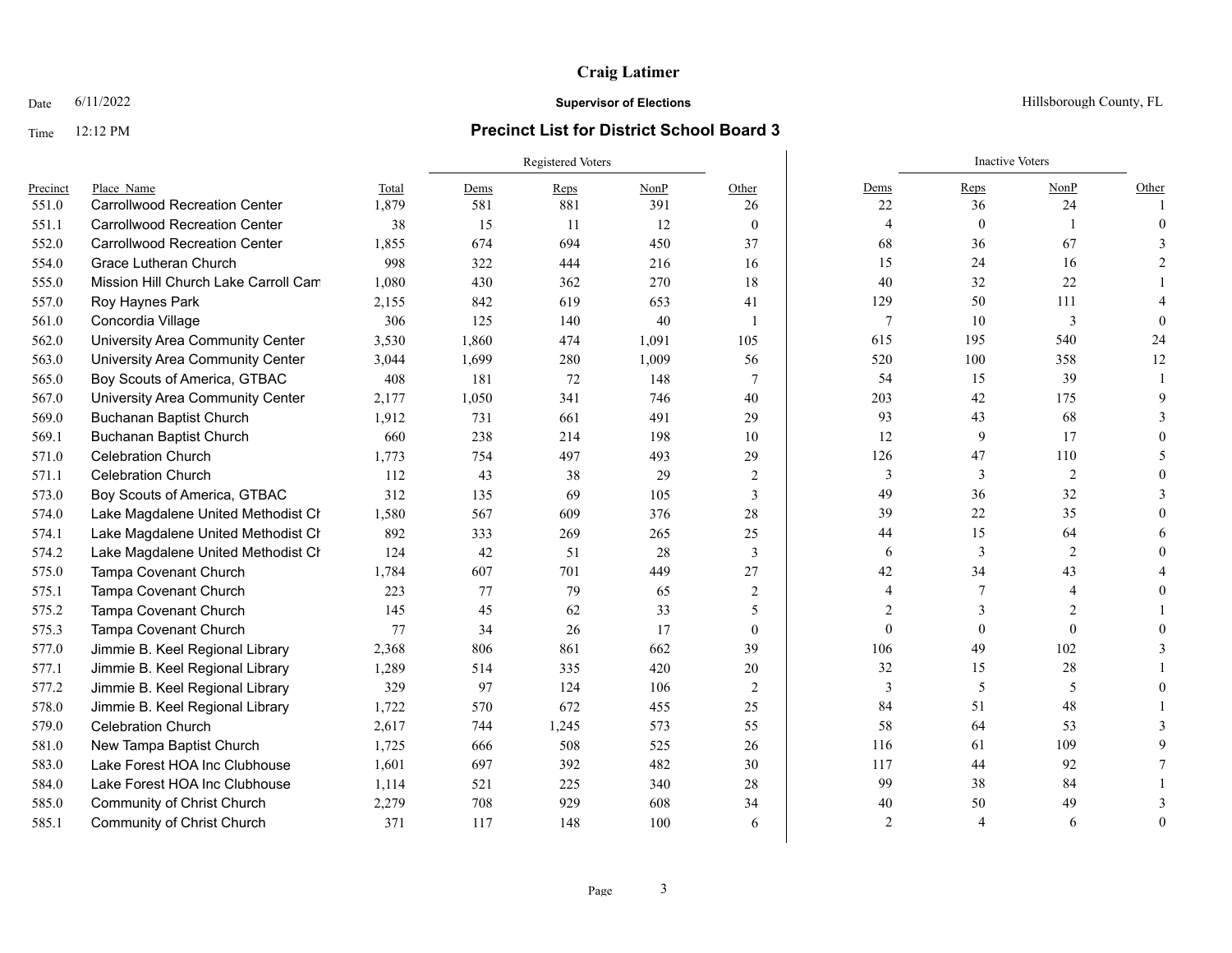## Time 12:12 PM **Precinct List for District School Board 3**

|          |                                           |       |              | <b>Registered Voters</b> |                |                |                  | <b>Inactive Voters</b> |              |              |
|----------|-------------------------------------------|-------|--------------|--------------------------|----------------|----------------|------------------|------------------------|--------------|--------------|
| Precinct | Place Name                                | Total | Dems         | Reps                     | NonP           | Other          | Dems             | Reps                   | NonP         | Other        |
| 586.0    | University Area Community Center          | 299   | 177          | 37                       | 74             | 11             | 51               | 16                     | 40           | $\mathbf{a}$ |
| 587.0    | River Of Life Church                      | 2,689 | 844          | 1,192                    | 613            | 40             | 52               | 65                     | 54           |              |
| 589.0    | First United Methodist Church of Lutz     | 2,250 | 593          | 966                      | 657            | 34             | 42               | 49                     | 74           |              |
| 591.0    | First United Methodist Church of Lutz     | 3,406 | 881          | 1,681                    | 787            | 57             | 64               | 83                     | 71           |              |
| 591.1    | First United Methodist Church of Lutz     | 179   | 47           | 102                      | 27             | 3              | $\overline{4}$   | 7                      | 3            |              |
| 591.2    | First United Methodist Church of Lutz     | 110   | 23           | 64                       | 20             | 3              | $\mathbf{0}$     | 2                      | 3            |              |
| 595.0    | Lutz Civic Center                         | 2,793 | 745          | 1,304                    | 700            | 44             | 47               | 54                     | 53           |              |
| 595.1    | Lutz Civic Center                         | 429   | 112          | 186                      | 124            | 7              | 5                | 9                      | 3            |              |
| 627.0    | Unitarian Universalist Church             | 545   | 202          | 105                      | 232            | 6              | 29               | 16                     | 42           |              |
| 631.0    | Thonotosassa Branch Library               | 1,445 | 384          | 620                      | 408            | 33             | 49               | 46                     | 72           |              |
| 633.0    | Fellowship Baptist Church                 | 820   | 210          | 407                      | 187            | 16             | 14               | 18                     | 19           |              |
| 633.1    | Fellowship Baptist Church                 | 286   | 69           | 135                      | 75             | 7              |                  | 6                      |              |              |
| 633.2    | Fellowship Baptist Church                 | 20    | 6            | 9                        | $\overline{4}$ |                | $\mathbf{0}$     |                        | $\theta$     |              |
| 634.0    | Fellowship Baptist Church                 | 751   | 171          | 392                      | 179            | 9              | 20               | 14                     | 23           |              |
| 635.0    | <b>Sterling Heights Recreation Center</b> | 3,576 | 1,442        | 1,033                    | 1,024          | 77             | 96               | 84                     | 132          |              |
| 636.0    | <b>Sterling Heights Recreation Center</b> | 427   | 157          | 153                      | 109            | 8              | 8                | 7                      | 13           |              |
| 638.0    | Fellowship Baptist Church                 | 276   | 68           | 134                      | 68             | 6              | 1                | 13                     | 6            |              |
| 641.0    | <b>Hillel Jewish Student Center</b>       | 1.588 | 838          | 209                      | 517            | 24             | 189              | 36                     | 154          |              |
| 643.0    | Hillel Jewish Student Center              | 643   | 333          | 76                       | 218            | 16             | 87               | 13                     | 38           |              |
| 653.0    | <b>Woodmont Clubhouse</b>                 | 1,773 | 704          | 596                      | 436            | 37             | 45               | 32                     | 46           |              |
| 655.0    | St Catherine's Episcopal Church           | 2,018 | 831          | 673                      | 480            | 34             | 65               | 31                     | 55           |              |
| 656.0    | St Catherine's Episcopal Church           | 577   | 323          | 106                      | 134            | 14             | 23               | 9                      | 18           |              |
| 657.0    | Fowler Avenue Baptist Church              | 1,426 | 616          | 401                      | 379            | 30             | 55               | 37                     | 58           |              |
| 658.0    | Unitarian Universalist Church             | 1,455 | 753          | 226                      | 450            | 26             | 132              | 54                     | 118          |              |
| 658.1    | Unitarian Universalist Church             | -1    | $\mathbf{1}$ | $\mathbf{0}$             | $\overline{0}$ | $\theta$       | $\boldsymbol{0}$ | $\boldsymbol{0}$       |              |              |
| 659.0    | <b>Family Recreation Complex</b>          | 1,312 | 517          | 472                      | 293            | 30             | 69               | 27                     | 50           |              |
| 660.0    | <b>Family Recreation Complex</b>          | 102   | 41           | 19                       | 40             | 2              | -1               | $\mathbf{0}$           | $\mathbf{0}$ |              |
| 662.0    | Fowler Avenue Baptist Church              | 686   | 302          | 190                      | 186            | 8              | 31               | 21                     | 24           |              |
| 671.0    | St Mark the Evangelist Catholic Chure     | 3,549 | 1,328        | 1,093                    | 1,065          | 63             | 130              | 105                    | 135          |              |
| 671.1    | St Mark the Evangelist Catholic Chure     | 1,558 | 606          | 367                      | 559            | 26             | 57               | 56                     | 91           |              |
| 671.2    | St Mark the Evangelist Catholic Chure     | 1,192 | 449          | 243                      | 481            | 19             | 33               | 23                     | 45           |              |
| 673.0    | St Mark the Evangelist Catholic Chure     | 3,324 | 1,329        | 839                      | 1,094          | 62             | 156              | 88                     | 145          |              |
| 673.1    | St Mark the Evangelist Catholic Chure     | 276   | 116          | 64                       | 92             | $\overline{4}$ | 8                | $\mathbf Q$            | 13           | $\Omega$     |

### Date  $6/11/2022$  Hillsborough County, FL